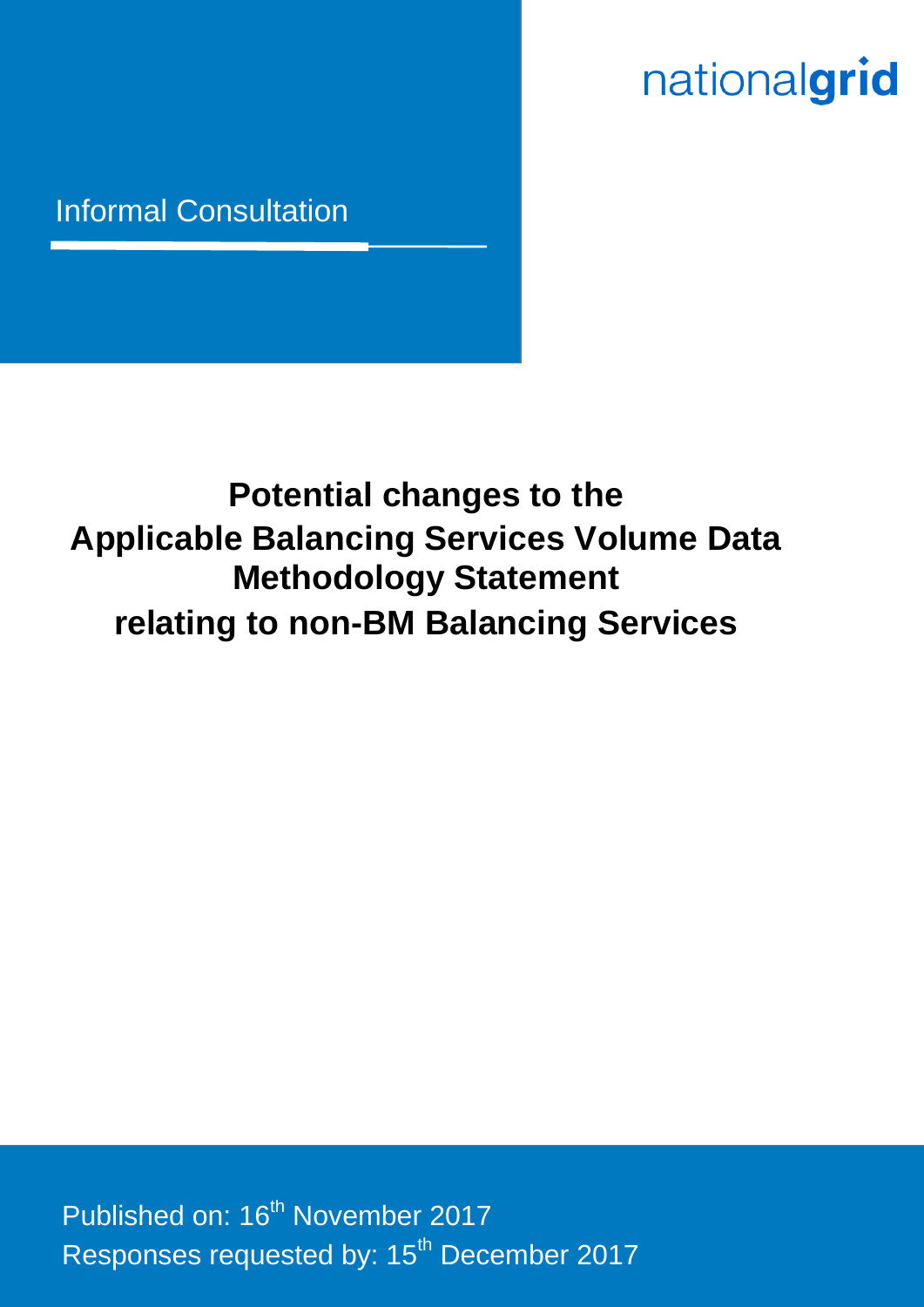#### **Contents**

| $\mathbf 1$                                                |                                                       |  |  |  |  |
|------------------------------------------------------------|-------------------------------------------------------|--|--|--|--|
| $2^{\circ}$                                                |                                                       |  |  |  |  |
| $3^{\circ}$                                                | Process overview and high level business requirements |  |  |  |  |
| 4                                                          |                                                       |  |  |  |  |
| 5                                                          |                                                       |  |  |  |  |
| 6                                                          |                                                       |  |  |  |  |
|                                                            |                                                       |  |  |  |  |
|                                                            |                                                       |  |  |  |  |
| Appendix 3 - High level process diagram from draft BRD  20 |                                                       |  |  |  |  |

#### **About this document**

This document is an informal consultation which seeks the views of interested parties in relation to issues raised relating to systems and processes outside the BSC affected by the changes proposed under BSC Modification P354. This informal work stream was proposed by National Grid, and this report has been developed by the Workgroup. Parties are requested to respond by **5pm** on **Friday 15th December** to [BalancingServices@nationalgrid.com](mailto:BalancingServices@nationalgrid.com) using the Response Proforma which can be found on the following link as consultation Annex C: [https://www.nationalgrid.com/uk/electricity/market-and-operational](https://www.nationalgrid.com/uk/electricity/market-and-operational-data/transmission-licence-c16-statements-and-consultations)[data/transmission-licence-c16-statements-and-consultations](https://www.nationalgrid.com/uk/electricity/market-and-operational-data/transmission-licence-c16-statements-and-consultations) 

#### **Document Control**

| Version | Date                      | Author               | <b>Change Reference</b>  |  |
|---------|---------------------------|----------------------|--------------------------|--|
| 0.1     | 16 <sup>th</sup> November | <b>National Grid</b> | Informal Consultation to |  |
|         | 2017                      |                      | Industry                 |  |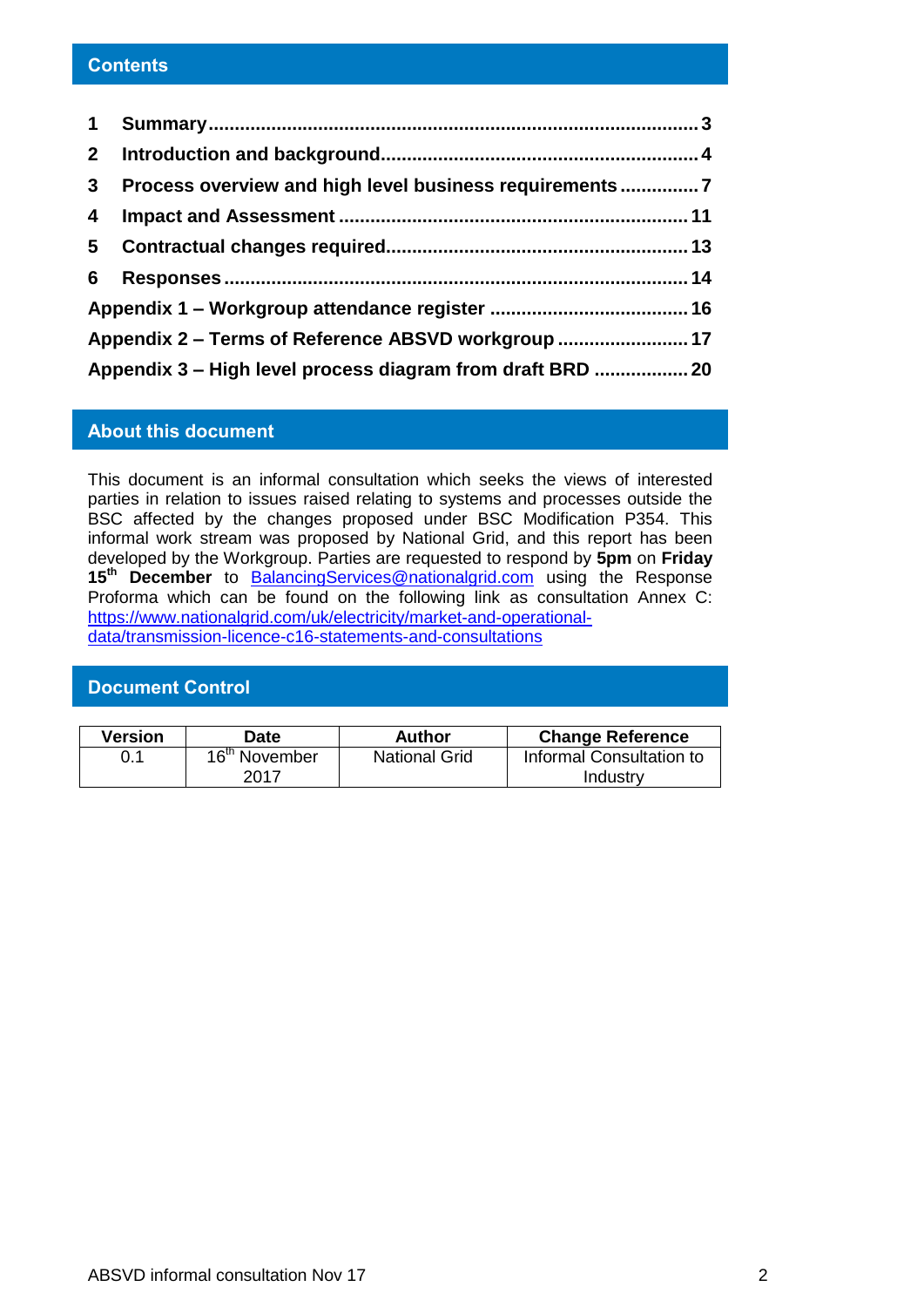#### <span id="page-2-0"></span>**1 Summary**

- 1.1 This document summarises proposed changes required to non-BSC processes in relation to performing imbalance adjustment for any Supplier whose Energy Imbalance positions are impacted by the provision of non-BM Balancing Services. It describes the deliberations of the informal Workgroup set up to consider these; in particular what changes might need to be made to the Applicable Balancing Services Volume Data (ABSVD) methodology. National Grid is seeking any views from interested parties on the proposals and also any other further options that respondents may propose.
- 1.2 A Balancing and Settlement Code (BSC) Modification P354 "Use of ABSVD for non-BM Balancing Services at the metered (MPAN) level" was raised in February 2017 by Engie. This, and the European Guideline for Balancing Article 49 are drivers for consideration of the need to perform imbalance adjustment for parties who currently participate in the Balancing Services market outside of the Balancing Mechanism, termed "non-BM" providers.
- 1.3 To enable imbalance adjustment to be performed for these non-BM Balancing Service Providers, changes have to be made across the end-to-end process which goes from contracting for services, provision of data on delivered volumes from the provider to National Grid and ultimately to Elexon to allow imbalance volumes to be settled appropriately. This means that changes are not just required within the BSC but to systems and processes of National Grid and non-BM Balancing Service Providers. These are the focus of these changes, particularly on changes that are required to be made to the ABSVD methodology, which governs the process by which these types of data are passed through to Elexon.
- 1.4 An informal Workgroup was set up to assist National Grid in developing these changes. We would now like to gain views from the wider industry (this consultation). Following this Consultation, National Grid will consider any responses and summarise on the National Grid website.
- 1.5 This consultation does not form part of any formal governance process. The aims and purpose of the consultation is to seek views of Industry around proposed changes. Future changes to the ABSVD methodology and National Grid contracts would be made via the formal governance routes set out for them in the National Grid Electricity Transmission Licence condition C16 and contract terms respectively. An electronic copy of this consultation document can be found on the National Grid Website, [https://www.nationalgrid.com/uk/electricity/market-and-operational-data/transmission-licence](https://www.nationalgrid.com/uk/electricity/market-and-operational-data/transmission-licence-c16-statements-and-consultations)[c16-statements-and-consultations.](https://www.nationalgrid.com/uk/electricity/market-and-operational-data/transmission-licence-c16-statements-and-consultations)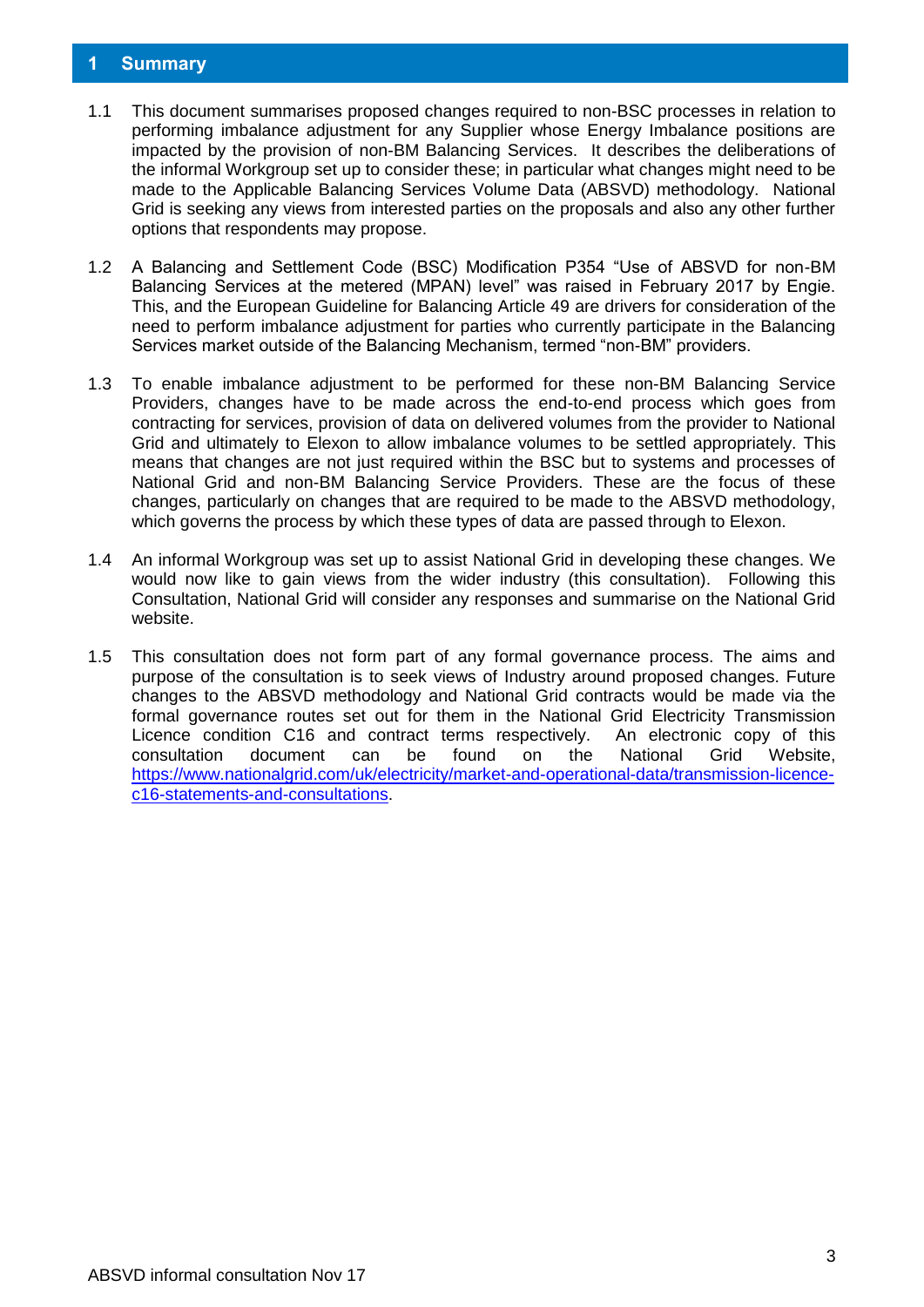#### <span id="page-3-0"></span>**2 Introduction and background**

#### **Balancing Services provision, ABSVD and Imbalance adjustment**

- 2.1 A variety of Ancillary or Balancing Services are procured by National Grid as the System Operator (SO) to ensure the secure operation of the electricity network in an economic and efficient manner. These services, (for example Short Term Operating Reserve "STOR", Fast Reserve) can be delivered by providers within and outside the Balancing Mechanism (BM). Providers of services delivered outside of the BM are referred to as "non-BM".
- 2.2 The National Grid Transmission Licence condition C16 requires National Grid to maintain a set of statements and methodologies relating to the provision of Balancing Service. For Balancing Services Providers within the BM, the ABSVD Methodology sets out how Applicable Balancing Services are taken into account and passed through to Elexon for the purposes of determining imbalance volumes. In other words, Balancing Services Providers are held whole on imbalance charges as a result of providing services to secure the system. However, this ABSVD methodology only has an explicit process around Balancing Services Providers who are part of the BM.
- 2.3 Over recent years the Balancing Services market has changed, with an increasing number of parties providing services outside of the BM. These are referred to as non-BM Balancing Services Providers. These parties, embedded within distribution networks, provide services to National Grid either directly through bilateral or tendered contracts or via a third party such as an aggregator. As these parties are not directly connected to the Transmission Network they currently see the impact (either positive or negative) of imbalance charges via the supplier with whom they contract. This often results in a "spill" payment made to the relevant supplier, who may pass this on to the non-BM party.

#### **P354**

- 2.4 A Balancing and Settlement Code (BSC) modification P354 "Use of ABSVD for non-BM Balancing Services at the metered (MPAN) level" was raised in February 2017 by Engie. The P354 proposal provides the BSC elements of ensuring that volumes of Ancillary (Balancing) services contracted and delivered outside of the BM are neutralised within the relevant Supplier BMU account. It does this through allowing the SO to provide net Collared Delivered Volumes at the MSID/MPAN Pair (Boundary Point level) to BSC Central Systems. This collaring is at the level of instruction is to ensure that any volumes of energy outside this are treated normally for imbalance calculation purposes.
- 2.5 These volumes become, for non-BM delivered services, ABSVD which is then allocated to correct the Supplier's energy imbalance position. A concurrent consultation is running at this time on P354 at [https://www.elexon.co.uk/mod-proposal/p354/.](https://www.elexon.co.uk/mod-proposal/p354/)

#### **Changes required to ABSVD as a consequence of P354**

2.6 The changes to the BSC under P354 do not cover the whole process for ensuring that the aims of the modification are implemented. Changes would also be required to the ABSVD Methodology to provide the necessary data to BSC Systems to adjust Suppliers' energy imbalance positions. This methodology forms part of the "C16 Statements" which form part of the National Grid Transmission Licence. Changes to these statements are managed by National Grid, and therefore do not fall under the P354 Modification process.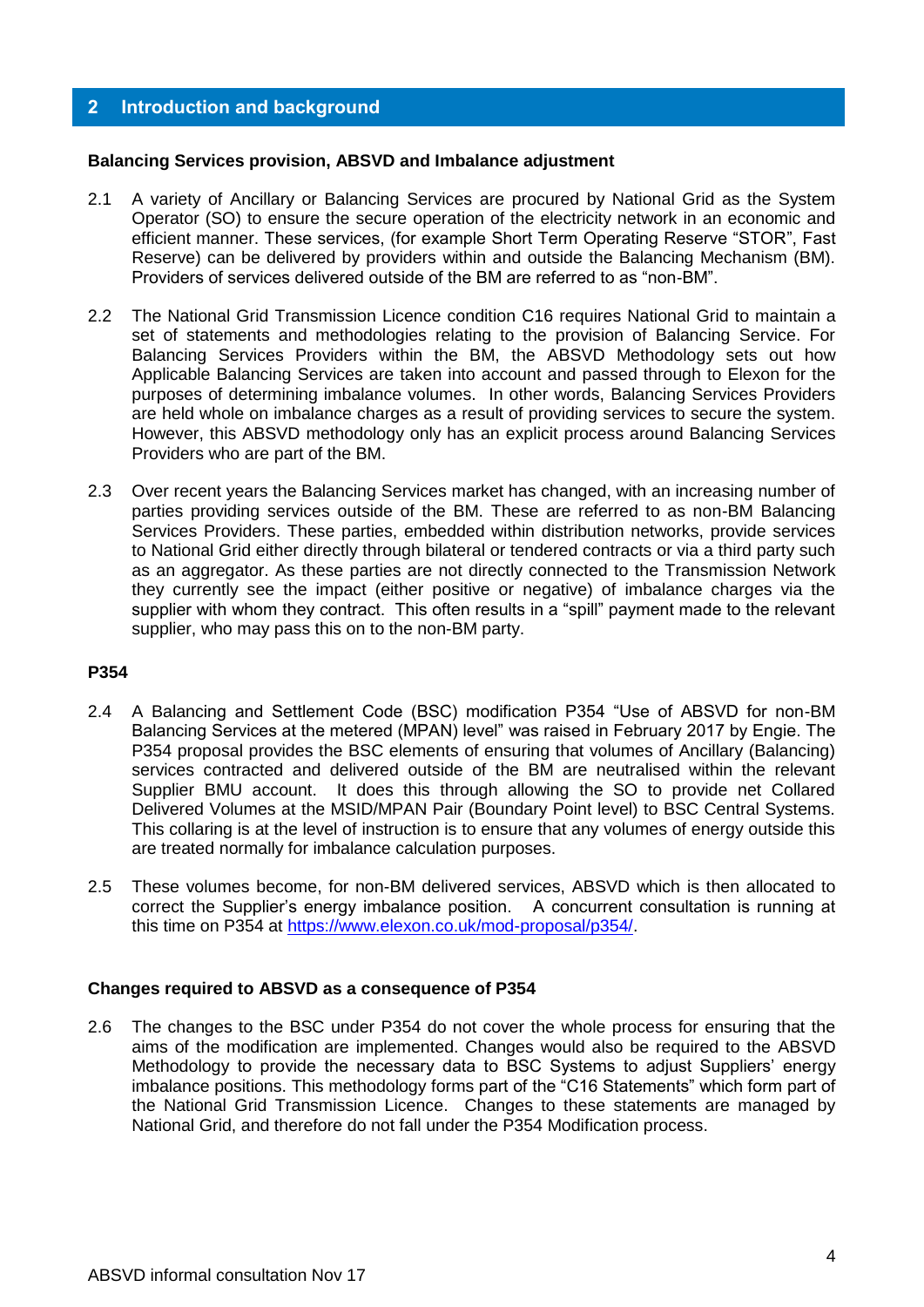#### **Why look at overall process impact?**

2.7 The ABSVD methodology is a statement which describes the high level process of calculation of ABSVD. Alongside any change to the ABSVD text itself, appropriate business process changes to support this needs to be considered from a National Grid and non-BM Balancing Services provider perspective (BSC systems changes are covered wholly under P354). The focus on this should be whether current systems and process are fit for purpose to enable the change, and if not, what changes would be required.

#### **Workgroup process**

- 2.8 To allow for meaningful engagement with Industry on associated changes to the ABSVD and associated systems/processes as a result of P354, a Workgroup has been formed by National Grid to discuss how these changes might take form. This has been an "informal" process to sit outside the formal licence timelines of the C16 annual change process.
- 2.9 Membership of this workgroup has been open to all interested Industry parties. A full list of attendees is available in Appendix 1, and the Terms of Reference for the group in Appendix 2. The Workgroup met across three dates during September and October 2017.

#### **Interaction with other work streams, future product strategy and European Balancing Guideline**

2.10 There is a great deal of change in the Balancing space which impacts on Industry, particularly providers of services who sit outside the existing BM.

#### **BSC Modifications**

In terms of BSC Modifications, as well as P354 looking at the removal of non-BM spill payments there are BSC modifications which seek to increase the scope of the BSC to include parties who currently sit outside the BM to allow them access to GB and European markets.

- [P344 "Project TERRE implementation into GB market arrangements"](https://www.elexon.co.uk/mod-proposal/p344/) seeks to facilitate participation in the pan-European Replacement Reserve market and will require Aggregators to become Virtual BSC Parties and register Secondary BM Units to participate.
- [P355 "Introduction of a BM Lite Balancing Mechanism"](https://www.elexon.co.uk/mod-proposal/p355/) seeks to widen access to the BM by enabling smaller parties to group together to form larger BM Units, with potentially reduced obligations and lower costs than for other BSC Parties.

Though the solutions are still in draft form, it is anticipated that the volume of non-BM ancillary services provided may reduce as a result. This is because providers may move to the new Replacement Reserve (TERRE) market and to the BM if access is opened to a wider group of providers.

#### **National Grid Flexibility work stream**

Alongside these modifications the National Grid Flexibility work stream is currently reviewing the as-is suite of ancillary service products. The aim of this project is to ensure that the resultant set of products meets the needs of the SO whilst also increasing transparency and competition and decreasing barriers to entry. The first stage of this work stream was to consult on high level proposals with the industry through the System Needs and Product Strategy (SNAPS) document. For further information please see [http://www2.nationalgrid.com/UK/Services/Balancing-services/Future-of-balancing](http://www2.nationalgrid.com/UK/Services/Balancing-services/Future-of-balancing-services/)[services/.](http://www2.nationalgrid.com/UK/Services/Balancing-services/Future-of-balancing-services/)

#### **European Balancing Guideline**

Article 49 of the European Guideline for Balancing requires TSOs to "calculate an imbalance adjustment to be applied to the concerned balance responsible parties for each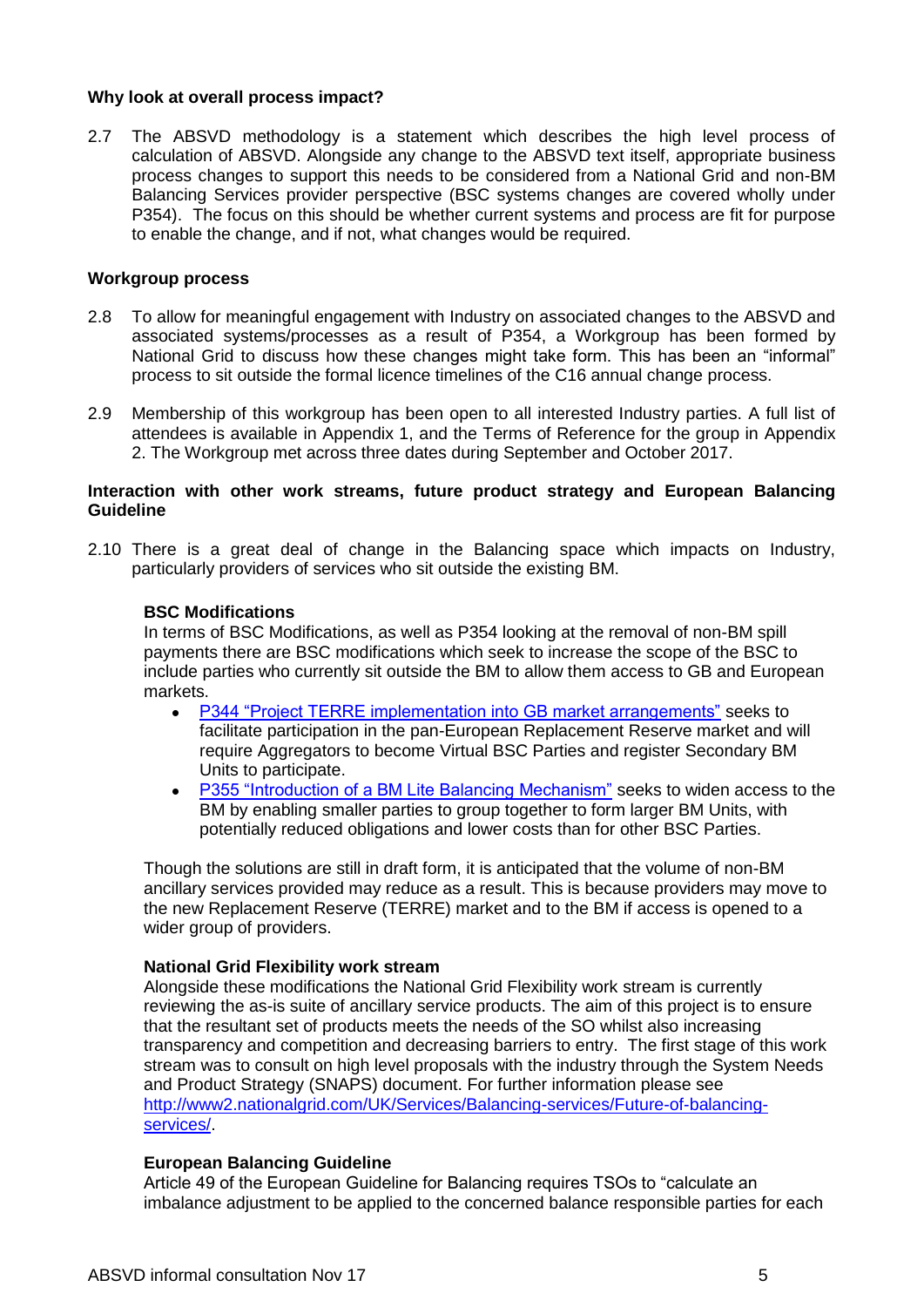activated balancing energy bid". Effectively this means that in GB the SO will need to ensure that imbalance is correctly attributed when Balancing Services are delivered. In the case of non-BM Balancing Services providers, this means that delivered balancing energy is neutralised against the relevant Supplier's account.

2.11 The Workgroup has been mindful throughout the process of the interaction between these ongoing pieces of work, and the need to ensure that future changes are proportionate and future-proof.

#### **Purpose of this document**

2.12 This document summarises the Workgroup's views on the changes required to the ABSVD methodology, associated business requirements and potential implementation solutions, aligned to each of these process impact, systems impact and cost. It is a discussion document rather than a decision document, and poses a number of consultation questions throughout.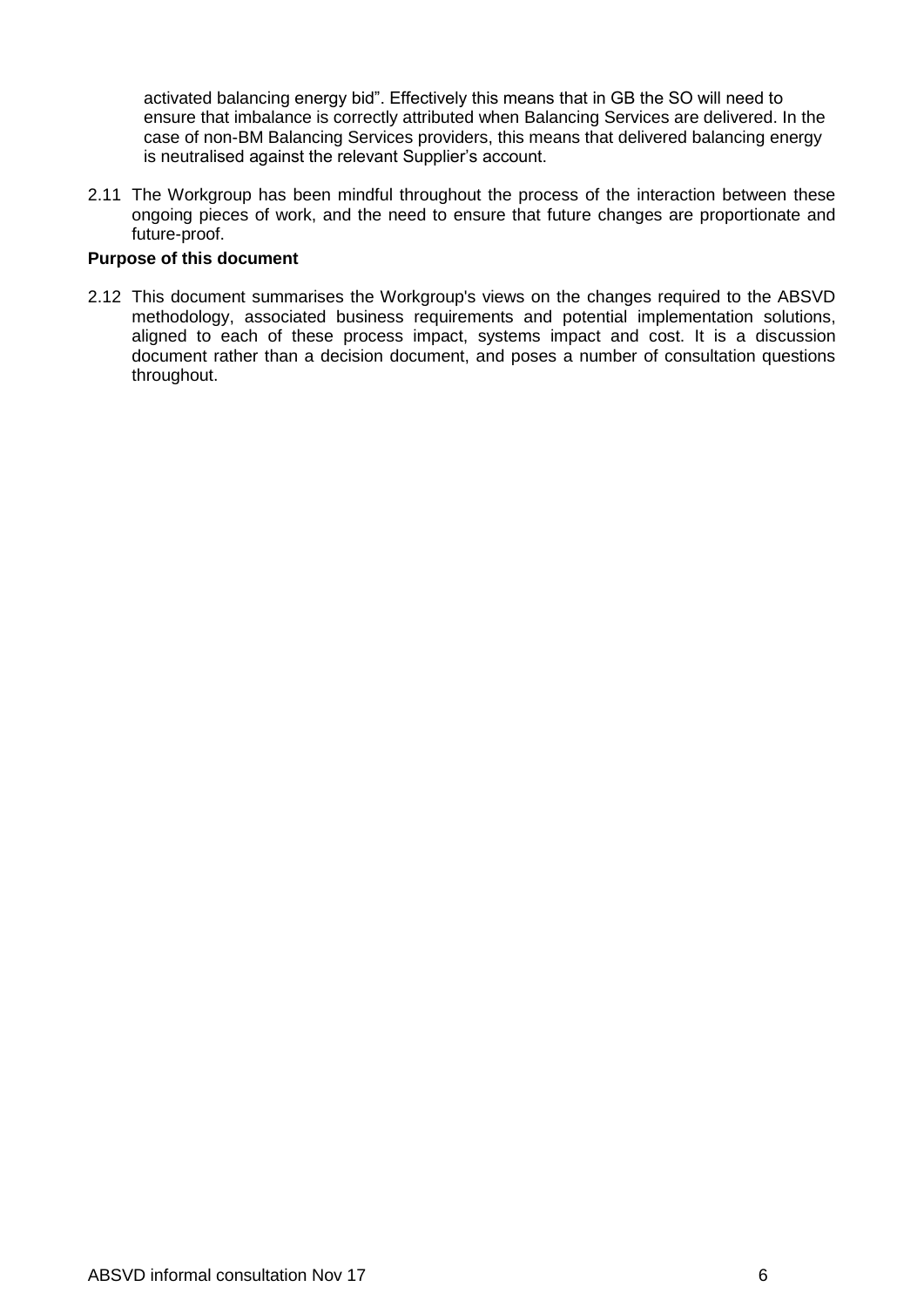#### <span id="page-6-0"></span>**3 Process overview and high level business requirements**

#### **High level information flows**

3.1 In summary there are three elements of the end to end business process as outlined in Figure 1 below.

**Figure 1. High level End to End process for performing imbalance adjustment for non-BM parties**



- 3.2 The subject of this consultation is parts 2 and 3 of this process. However, a view has had to be taken on the process as a whole at a high level due to the level of interaction and dependency. The high level processes are therefore are being considered in turn in this consultation document.
- 3.3 A more detailed process flow and detailed draft business requirements to support P354 from a National Grid perspective can be found consultation Annex B at [https://www.nationalgrid.com/uk/electricity/market-and-operational-data/transmission-licence](https://www.nationalgrid.com/uk/electricity/market-and-operational-data/transmission-licence-c16-statements-and-consultations)[c16-statements-and-consultations.](https://www.nationalgrid.com/uk/electricity/market-and-operational-data/transmission-licence-c16-statements-and-consultations) The high level process flow from this draft business requirements document is also included as Appendix C of this document for ease of reference.

#### **Contracting**

3.4 In order for National Grid to send the data to Elexon as discussed above, there need to be appropriate data flows in place from the Balancing Services provider. Any requirements for this data would ultimately need to be set out in contracts for the provision of Balancing Services such as changes to the standard contract terms. These are not part of this consultation, but should Modification P354 be approved, National Grid would consider the appropriate level of changes to be made.

#### **Data provision requirements that would be required in contracts**

- 3.5 The Workgroup discussed the type of data that would be required in Balancing Services contracts in order to apply imbalance adjustment as accurately as possible for Suppliers with non-BM service providers within their portfolio. The Workgroup agreed that the appropriate data to be provided would be:
	- Contract ID
	- Delivery Site ID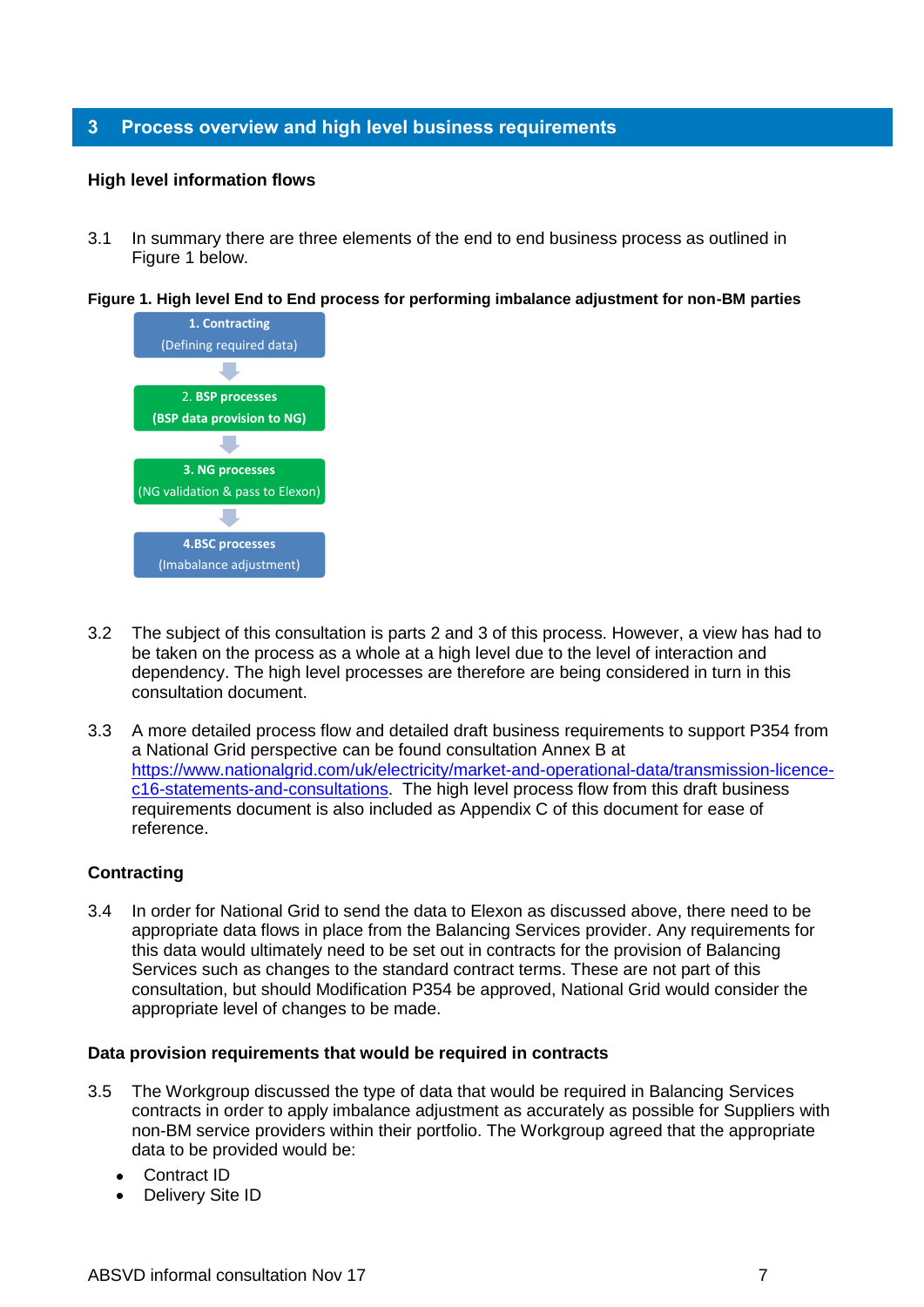- Settlement Date (GMT)
- Settlement Period
- $\bullet$  Import MSID No.(s)
- Export MSID No. (s)
- Delivered Volume (MWh) *collared by the instructed volume*.
- 3.6 The Workgroup discussed the potential issues around these data requirements. Firstly around the importance of ensuring that only Balancing Services volumes were subject to the calculation (and therefore that other volumes were subject to imbalance as normal). The Workgroup proposed resolving this issue by collaring the delivered volume by the contracted amount.

#### **Balancing Services Provider Processes**

- 3.7 The Workgroup discussed how data might be collated by non-BM Balancing Services providers. Types of metering data was briefly discussed, and the Workgroup felt that operational metering should be accurate enough for the scale of services being provided, and for many operational metering may be readily available within appropriate timescales.
- 3.8 For STOR, some Workgroup members felt that it might be useful to receive the backing data from National Grid in order to provide the basis for data submission. In terms of receipt of STOR backing data, currently this is received at the end of the month for the month preceding (for example at the end of February for services provided in January). National Grid were asked whether it would be possible for this data to be received earlier to provide a basis for submission of collared delivered volumes. This was so that accuracy would be increased as its collared delivered volumes would match National Grid's understanding.
- 3.9 Whilst it could be possible for National Grid to provide information earlier, the earliest this could be would be one week post-event (by Wednesday for the preceding week), this may on occasions change as additional data flows through so could not be as accurate as the current process, and would be a highly manual process requiring additional resource (approximately 0.75 days a week FTE). This data would only relate to volumes and not to payments due, this is because STOR defaults can only be calculated once all the months data is present. If similar backing data was required for other services this would have a commensurate resource implication.
- 3.10 Due to the trade-off between ensuring that imbalance adjustment is performed as soon as possible within Settlement runs, against quality of data, the Workgroup felt that it would be good to get more feedback from affected parties from this consultation as to views on how data might best flow from Balancing Services providers to National Grid.

#### **National Grid Processes**

- 3.11 The Workgroup discussed the need for high level checking that the volumes received did not breach the contracted volumes. Therefore a mechanism would be required to confirm that the delivered volumes did not breach the instructions. This would be something that would need to be a specific business requirement.
- 3.12 The Workgroup discussed when data should be passed to Elexon by for Settlement purposes. It was proposed that it would be a post-event submission, into Elexon systems asap, and by D+45 at the latest is proposed under P354 to align with the R1 settlement run. Some workgroup members believed that this information would need to be received earlier in order to provide certainty to Suppliers for their contracting arrangements with parties for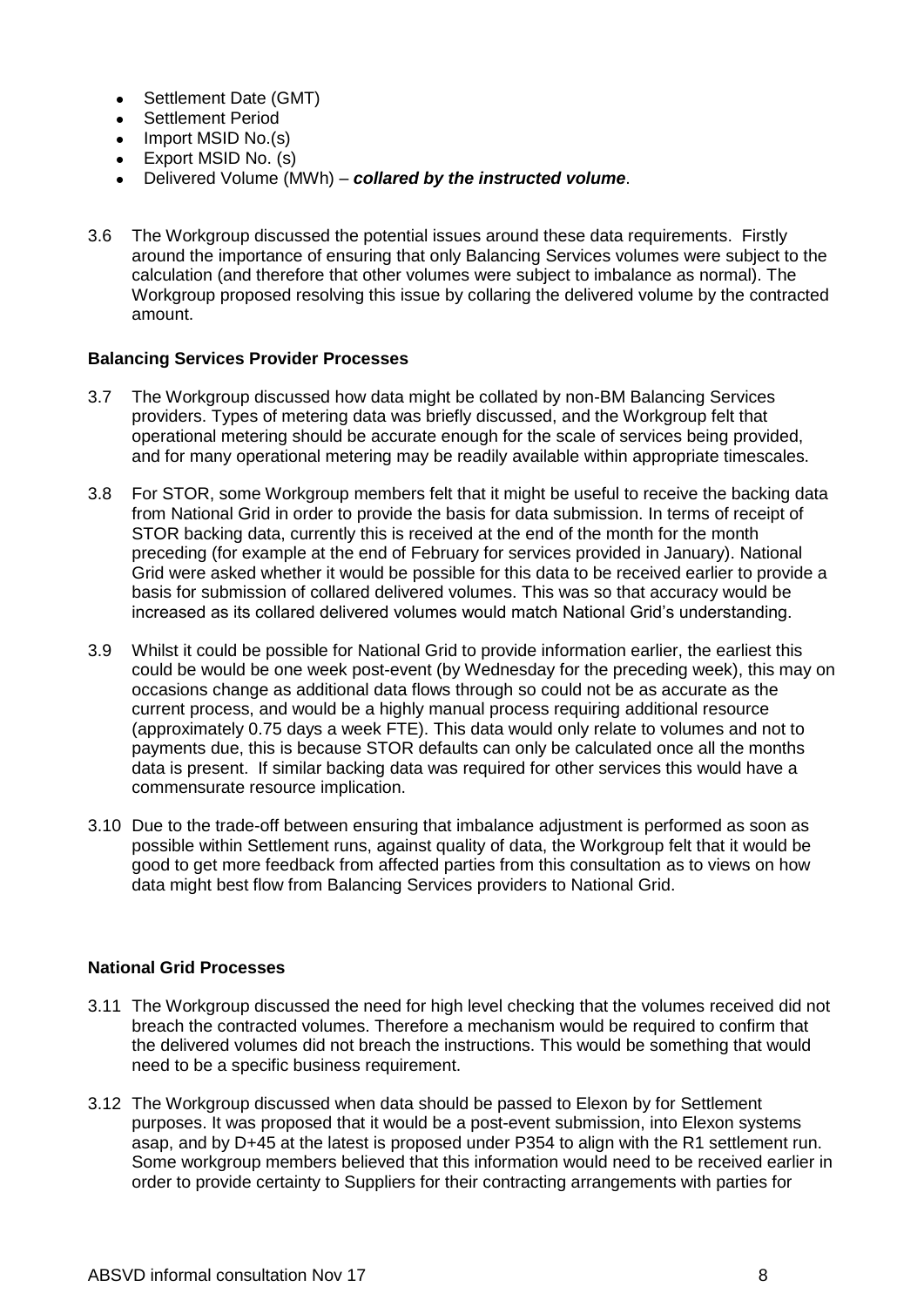passing through Spill payments. The Workgroup discussed the inherent trade-off between data quality and timing of passing the data to Elexon.

3.13 Some Workgroup members were concerned about the interaction with the receipt of STOR backing data (see 3.9) and that this would make processes longer if not received in a shorter timescale.

#### **BSC Processes**

- 3.14 These processes are subject to BSC Modification P354 which is being consulted on in parallel to this consultation [https://www.elexon.co.uk/mod-proposal/p354/.](https://www.elexon.co.uk/mod-proposal/p354/)
- 3.15 A more detailed process flow can be found in the High Level Business Requirements document supporting this consultation.

#### **Consultation Question 1**

**What are the issues with the provision of collared delivered volumes (by MSID pair, per Settlement period) from Balancing Service providers to National Grid?** 

#### **Consultation Question 2**

**Can you provide any examples/evidence of when the proposed process flow may not work?**

#### **Consultation Question 3**

**Where backing data received from National Grid is used as the basis for allocating delivered volumes to MSID pair: Approximately how long would it take for service providers to undertake this exercise following the receipt of the data?**

#### **Consultation Question 4**

**Where backing data is not available or not a preferred option, are there any issues with using operational metering data to derive collared delivered volumes? If your answer is "Yes", please describe your issue(s)**

#### **Consultation Question 5**

**What priority should be given to accuracy of information vs. speed of imbalance adjustment? I.e. is basing volume submissions on backing data a priority over reaching an earlier stage of settlement runs?**

#### **Potential alternatives to high level process proposed**

3.16 An alternative option to using operational metering data submitted by Balancing Service providers was suggested. This would be to install a separate settlement meter on each Reserve Providing Unit for the purposes of measuring Balancing Services provision. This data then could be fed through directly to the SO and passed on through ABSVD to Elexon. The Workgroup felt that although this option may be more straightforward in some senses, it would be disproportionately costly and onerous to require this for all Reserve Providing Units, could be classed as gold-plating and would likely create a barrier to entry to the market for small parties. The view of the Workgroup was that using operational metering data (supported by backing data where available) would resolve the defect with minimum cost and time for non-BM Balancing Services providers.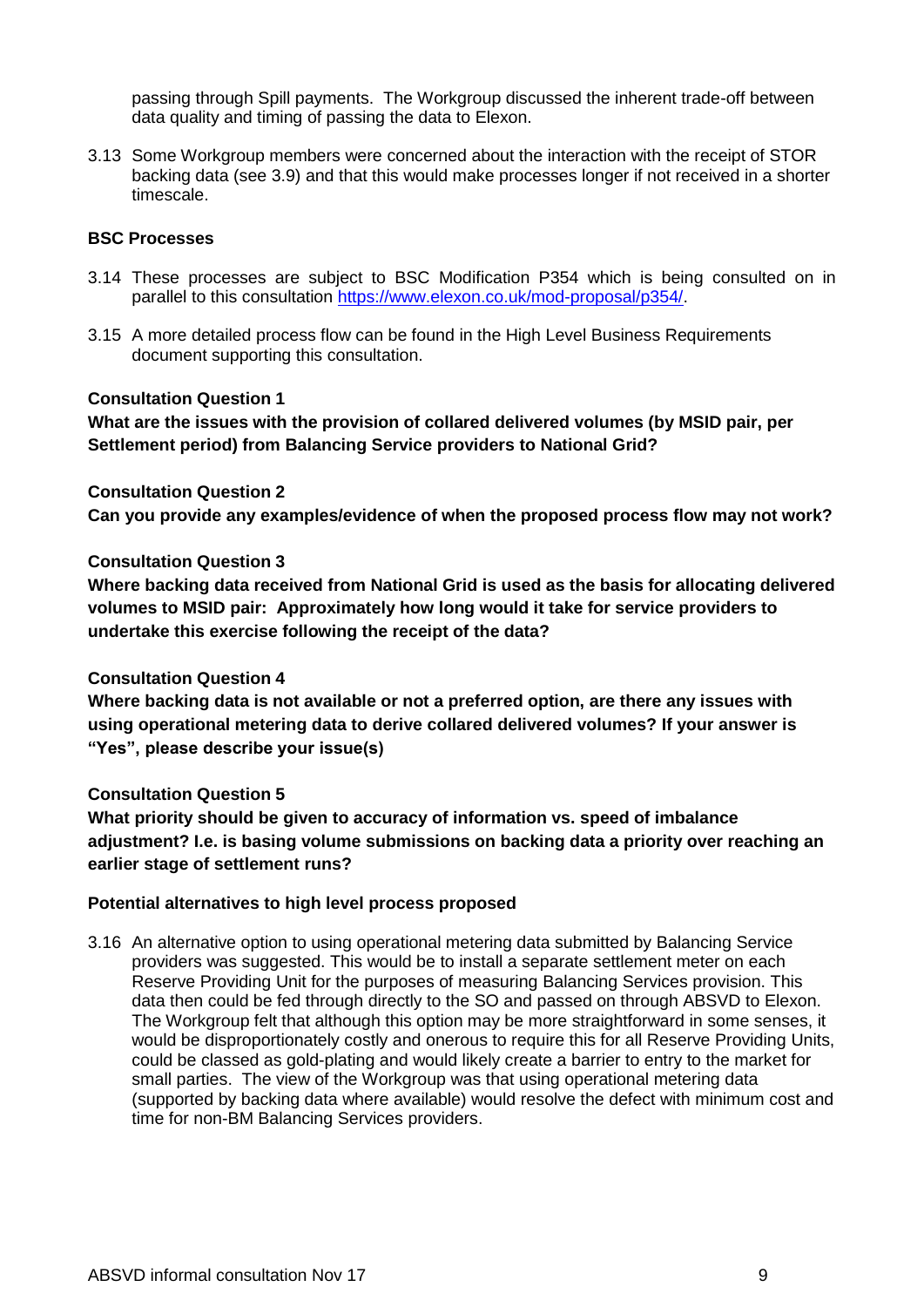#### **Consultation Question 6**

**What are your views on the Workgroup position that resolving this issue through the installation of separate settlement meters on each Reserve Providing Unit would not be a proportionate option?**

#### **Compliance with European balancing guideline**

3.17 Article 49 of the European Balancing Guideline requires imbalance adjustment to be correctly applied to parties responsible for delivering energy. The view of both National Grid and the Workgroup is that the proposed solution would be aligned with this principle.

#### **Supplier visibility of data**

- 3.18 The Workgroup members discussed at what level of granularity information should be shared with Suppliers whose accounts are being adjusted for imbalance as a result of non-BM Balancing Services provision.
- 3.19 Some Workgroup members felt that if sufficiently granular information was not passed on to Suppliers then they would not be able to assess the correct level of "spill" relating to standard activity not relating to Balancing Services to pass on in relation to each Reserve Providing Unit. It was suggested that in the absence of the information, Suppliers would make commercial decisions to protect themselves from this unseen risk. How this might manifest itself could be not passing through any spill payments to parties or raising prices to cover the risk.
- 3.20 However, other Workgroup members were concerned at the prospect of data being passed to Suppliers which identified parties within their portfolio participating in Balancing Services either directly or through an aggregator that is not their Supplier. These Workgroup members were concerned that if a Supplier knew what is being ABVSD'd within their portfolio then they might impose less favourable terms on parties not providing Balancing Services directly through them.

#### **Consultation Question 7**

**Should information be provided to Suppliers on the ABSVD volumes neutralised within their energy accounts at any greater granularity than a Supplier account level? At what level of granularity should this information be provided?**

#### **Consultation Question 8**

**Do you believe there are any competition issues associated with the provision of information to Suppliers of ABSVD volumes associated with their energy accounts? How might this be mitigated?**

#### **Disputes**

3.21 The workgroup discussed in detail how disputes might be dealt with within the end to end process. It was discussed that where a dispute came from the Supplier to whom ABSVD is being applied (or not as the case may be), that a dispute should be made to Elexon under BSC processes. Where the dispute comes from a Balancing Services provider this should be made to National Grid under the disputes process in the ABSVD methodology.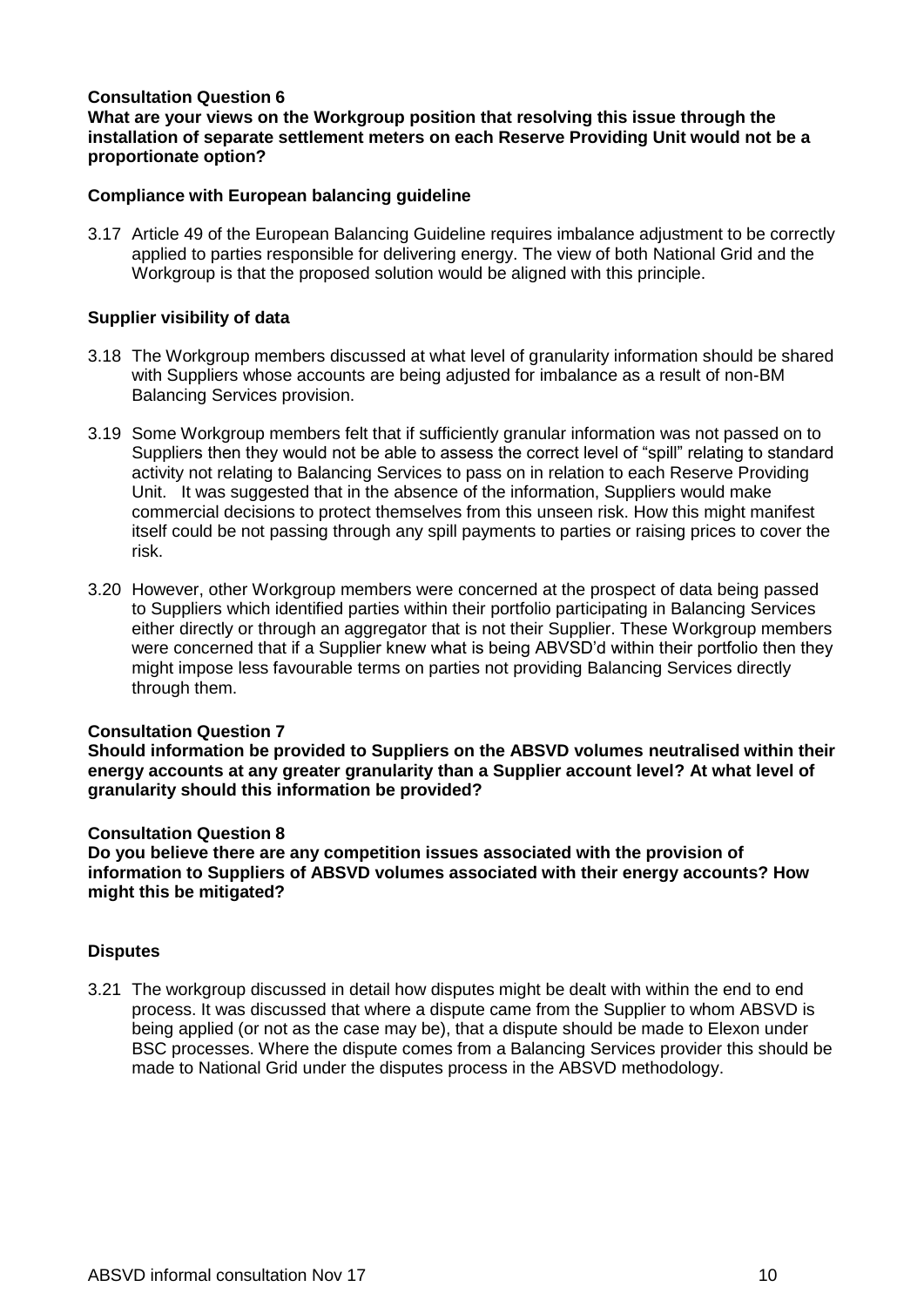#### <span id="page-10-0"></span>**System changes required and costs**

#### **BSC systems**

4.1 From a BSC systems perspective these are considered wholly under the P354 consultation document [https://www.elexon.co.uk/mod-proposal/p354/.](https://www.elexon.co.uk/mod-proposal/p354/)

#### **National Grid systems**

- 4.2 As outlined in the introduction section to this document there are a number of ongoing changes in the Balancing space. As well as this modification there are other BSC modifications P344 "TERRE", P355 "BM Lite", as well as ongoing work to implement European Network Codes and the new Product Strategy.
- 4.3 In order to achieve a portfolio wide visibility and impact assessment of the various initiatives impacting Balancing Services IS systems, such as the ones mentioned above, a Balancing Study has been established within National Grid to look at systems changes as a whole to ensure that changes are made that work together and deliver the most efficient result for the end consumer.
- 4.4 The preliminary costs and time estimate indicates that P354 implementation could be in the region of £900k and delivered 12 months following an Ofgem decision. Therefore any implementation date would be subject to the progression this modification and Ofgem's approval, the outcomes of the Balancing Study detailed impact assessment and the firmness of the P354 requirements. Therefore, the cost and timeline mentioned above must not be taken as final at this stage.
- 4.5 Draft high level business requirements for National Grid system changes that may be required as a result of P354 can be found in consultation Annex B at [https://www.nationalgrid.com/uk/electricity/market-and-operational](https://www.nationalgrid.com/uk/electricity/market-and-operational-data/transmission-licence-c16-statements-and-consultations)[data/transmission-licence-c16-statements-and-consultations.](https://www.nationalgrid.com/uk/electricity/market-and-operational-data/transmission-licence-c16-statements-and-consultations)

#### **Balancing Service provider systems**

4.6 The Workgroup discussed potential changes that may need to be made to Balancing Services provider systems. There were a range of views from non-BM representatives as to how straightforward these changes would be, and the Workgroup felt it would be useful to gather more information on this to understand overall implementation impact on parties, cost and timelines.

#### **Consultation question**

**CQ9 - What system changes would be required for Balancing Services providers to be able to pass this data to the System Operator? How long would these take? What is the approximate cost impact of this for your business?**

#### **Implementation timescales**

4.7 In terms of P354, implementation timescales are part of the parallel consultation, where February 2019 has been proposed as the Implementation Date into BSC systems. However, this may differ to implement the whole tranche of changes, the changes to the ABSVD and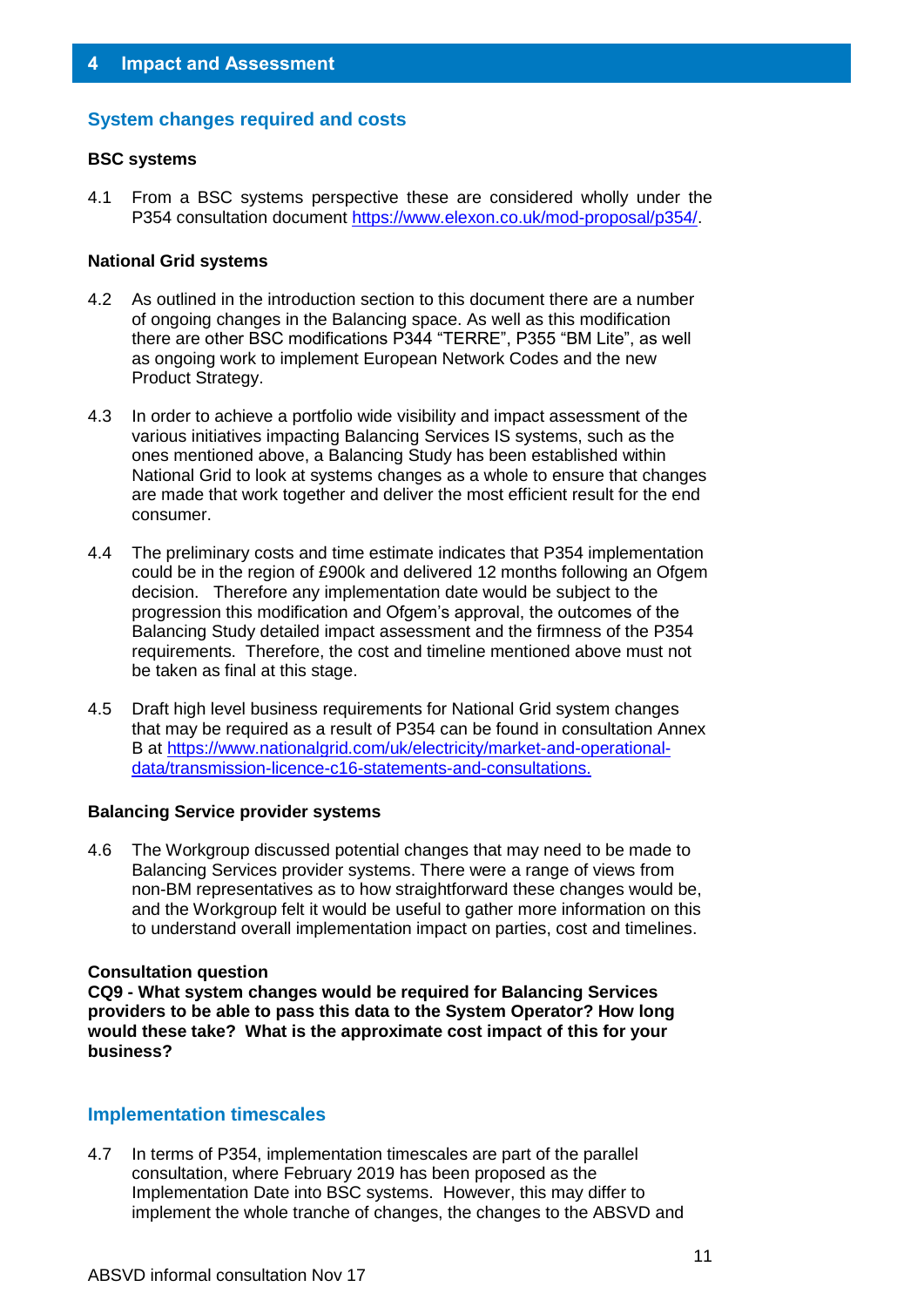National Grid contracts with Balancing Services providers and consequential system impacts as a result of these.

- 4.8 In terms of National Grid's systems and having the provisions in place for the transfer of collared delivered volumes, it is anticipated that the relevant IS changes may be in place by April 2019. However, contract changes may follow on at a later date as appropriate.
- 4.9 The Workgroup discussed whether April 2019 or April 2020 was the most feasible Implementation Date for imbalance adjustment to be performed for non-BM Balancing Services. Some Workgroup members felt that as the issue had been raised as a result of a defect in the market, that it should be actioned as soon as possible, and therefore an April 2019 date should be targeted. However, others expressed the view that it was important to give as much notice to industry as possible to ensure that businesses have sufficient time to adjust their business models and that April 2020 would be more appropriate.
- 4.10 The interaction with STOR tender rounds was also discussed. The next STOR tender round is expected by industry in early 2018, and if following recent standard practice would be for a two-year duration. Some Workgroup members felt that this supported an April 2020 implementation date, whereas other parties felt that National Grid should consider only tendering for STOR for one year as part of the early 2018 tender round to enable an April 2019 implementation of these changes.
- 4.11 There is also an interaction with changes to the market under P344 "Implementation of Project TERRE" which is due to go live in late 2019. This may reduce the size of the "Non-BM" Balancing Services market. Implementing P354 changes following this date may reduce parties having to make multiple changes to systems and processes in close timescales.

#### **Consultation question 10 Of the April 2019 and April 2020 implementation dates proposed, which do you believe is more appropriate?**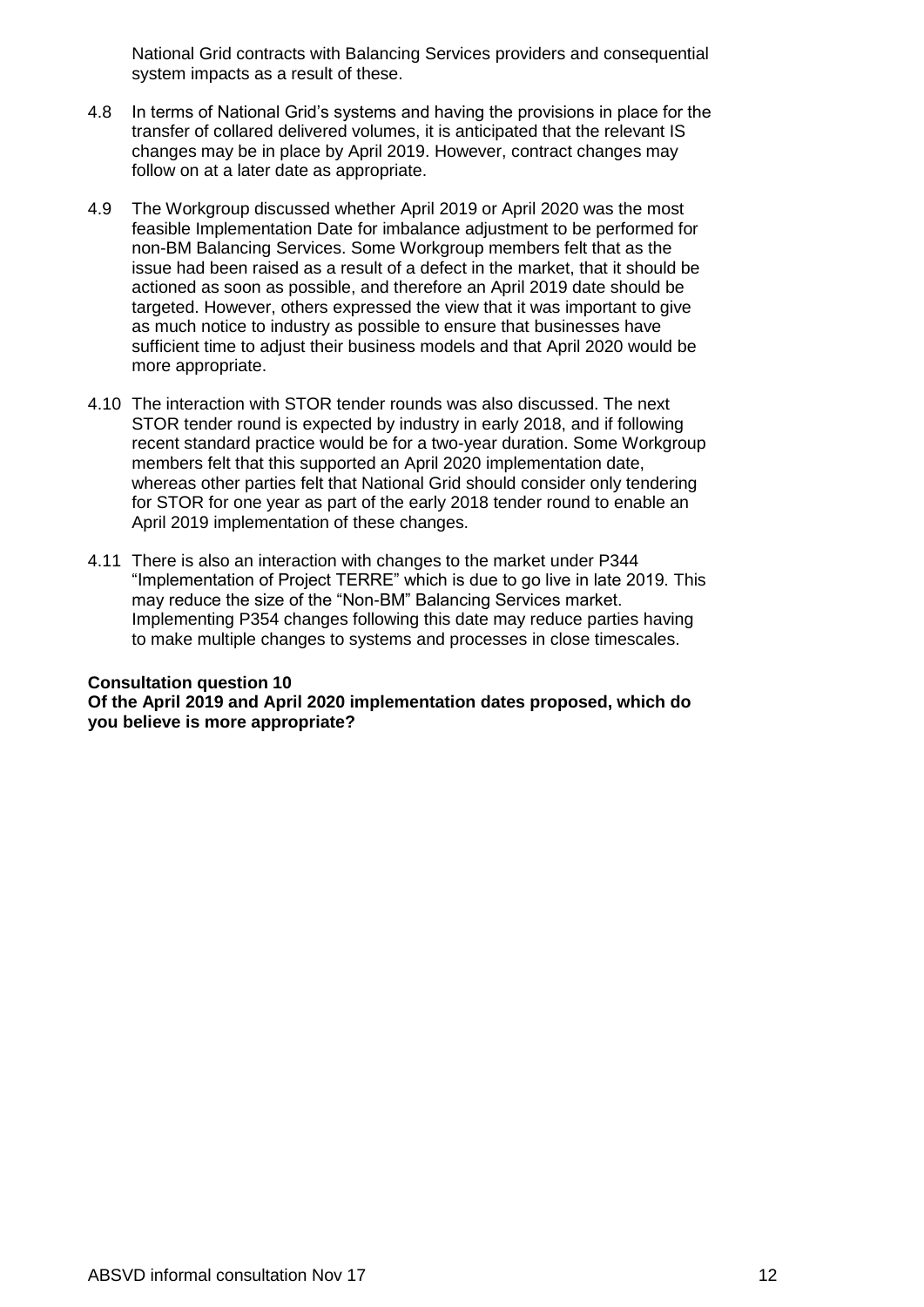#### <span id="page-12-0"></span>**Changes required to the ABSVD methodology**

- 5.1 As described in 2.2, a number of changes would be required to be made within the ABSVD methodology in order to enable the implementation of BSC Modification P354 and to fulfil the forthcoming legal requirements of the European Balancing Guideline. These changes broadly cover three areas: (1) A removal of the optionality to apply ABSVD to parties providing ancillary services via a supplier, (2) Using collared delivered volumes by MSID pair for performing the ABSVD calculation for parties providing ancillary services via a suppliers and (3) changing ABSVD submission dates for non-BM ABSVD volumes.
- 5.2 This has been done within the ABSVD document through creating new sections in the document for non-BM Balancing Services provision. These proposed changes to the methodology are in a tracked changes ABSVD document published alongside this consultation document in Annex A at [https://www.nationalgrid.com/uk/electricity/market](https://www.nationalgrid.com/uk/electricity/market-and-operational-data/transmission-licence-c16-statements-and-consultations)[and-operational-data/transmission-licence-c16-statements-and-consultations.](https://www.nationalgrid.com/uk/electricity/market-and-operational-data/transmission-licence-c16-statements-and-consultations)

#### **Consultation question 11 Do you agree with the proposed changes to the ABSVD methodology?**

#### **Changes required to Balancing Service Contracts**

- 5.3 It is anticipated that should P354 be approved by Ofgem, the requisite changes would be made to contracts with Balancing Services providers to require the information data flows to enable National Grid to pass collared delivered volumes by MSID Pair to Elexon.
- 5.4 The standard contractual framework terms (SCTs) for STOR, FFR and Fast Reserve, Demand Turn-up (and any appropriate ad-hoc contract) would need to be changed to include the requisite data flows. Processes by which the Standard Contract Terms are changed are set out in full at [http://www2.nationalgrid.com/uk/services/balancing-services/.](http://www2.nationalgrid.com/uk/services/balancing-services/)
- 5.5 At a high level, changes are proposed by National Grid through an Outline Change Proposal, setting out the rationale and proposed change. There is then a consultation on the Outline Change Proposal with affected parties, the outcome of which forms a Detailed Change Proposal. There are further opportunities for providers to challenge the Detailed Change Proposal prior to its publication and effective date.
- 5.6 It is anticipated that following any approval from Ofgem, National Grid would undertake the appropriate changes to the relevant contracts.

#### **Balancing Service provider contracts with Suppliers**

5.7 There may be a number of industry contracts that will need to change as a result of the inclusion of non-BM services in ABSVD e.g. PPAs. This is not something the Workgroup had full visibility on but wished to flag it as a potential issue in the consultation.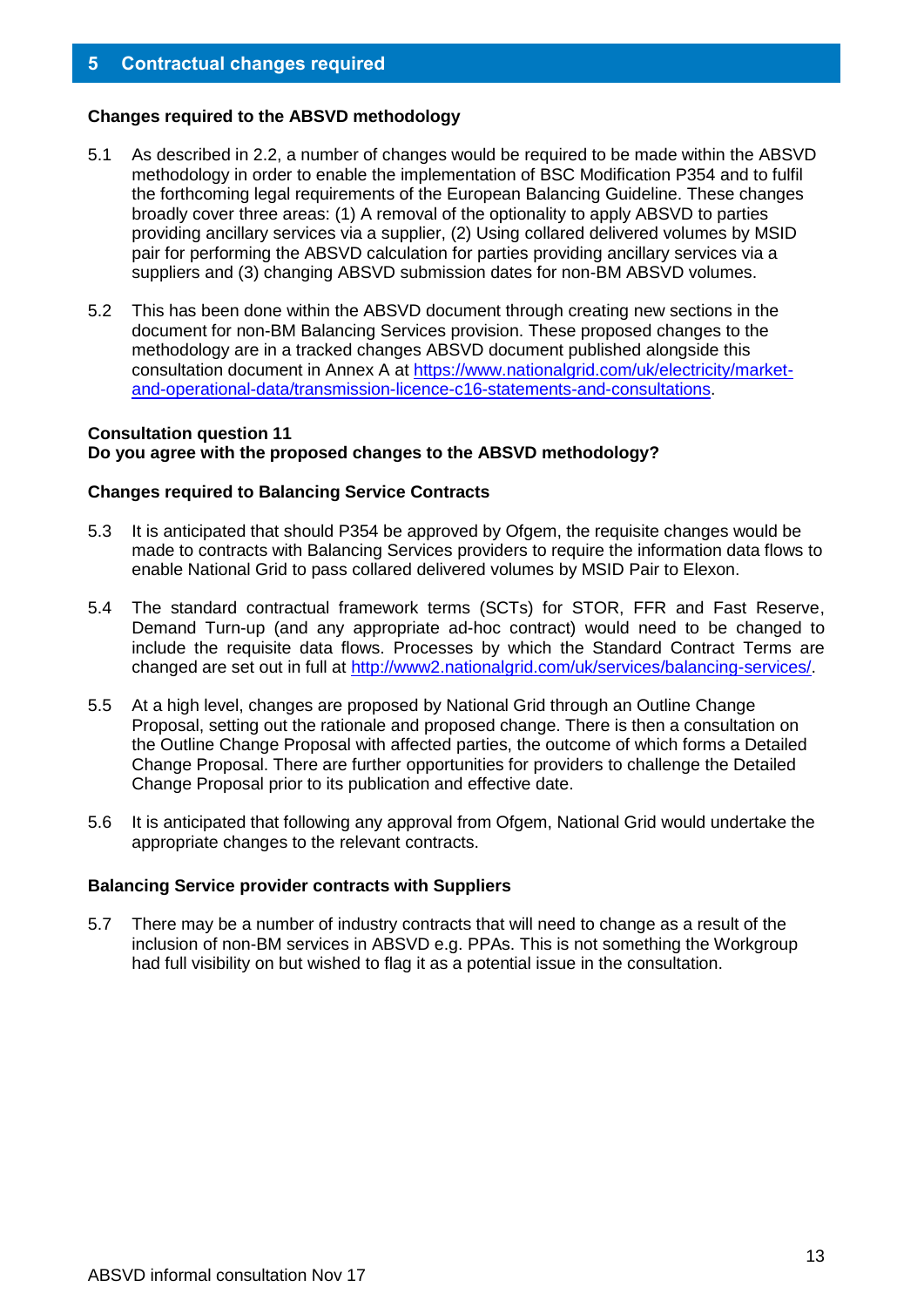#### <span id="page-13-0"></span>**6 Responses**

6.1 National Grid is seeking the views of interested parties in relation to the issues noted in this document and specifically in response to the questions highlighted in the report and summarised below:

#### **Consultation questions;**

**CQ1 What are the issues with the provision of collared delivered volumes (by MSID pair, per settlement period) from Balancing Service providers to National Grid?** 

**CQ2 Can you provide any examples/evidence of when the proposed process flow may not work?**

**CQ3 - Where backing data received from National Grid is used as the basis for allocating delivered volumes to MSID pair: Approximately how long would it take for service providers to undertake this exercise following the receipt of the data?**

**CQ4 - Where backing data is not available or not a preferred option, are there any issues with using operational metering data to derive collared delivered volumes?**

**CQ5 - What priority should be given to accuracy of information vs. speed of imbalance adjustment? I.e. is basing volume submissions on backing data a priority over reaching an earlier stage of settlement runs?**

**CQ6 - What are your views on the Workgroup position that resolving this issue through the installation of separate settlement meters on each Reserve Providing Unit would not be a proportionate option?**

**CQ7 - Should information be provided to Suppliers on the ABSVD volumes neutralised within their energy accounts at any greater granularity than a Supplier account level? At what level of granularity should this information be provided?**

**CQ8 - Do you believe there are any competition issues associated with the provision of information to Suppliers of ABSVD volumes associated with their energy accounts? How might this be mitigated?**

**CQ9 - What system changes would be required for Balancing Services providers to be able to pass this data to the System Operator? What is the approximate cost impact of this for your business?**

**CQ10- Of the April 2019 and April 2020 implementation dates, which do you believe is more appropriate?**

**CQ11- Do you agree with the proposed changes to the ABSVD methodology?**

**CQ12 – Do you have any other comments?**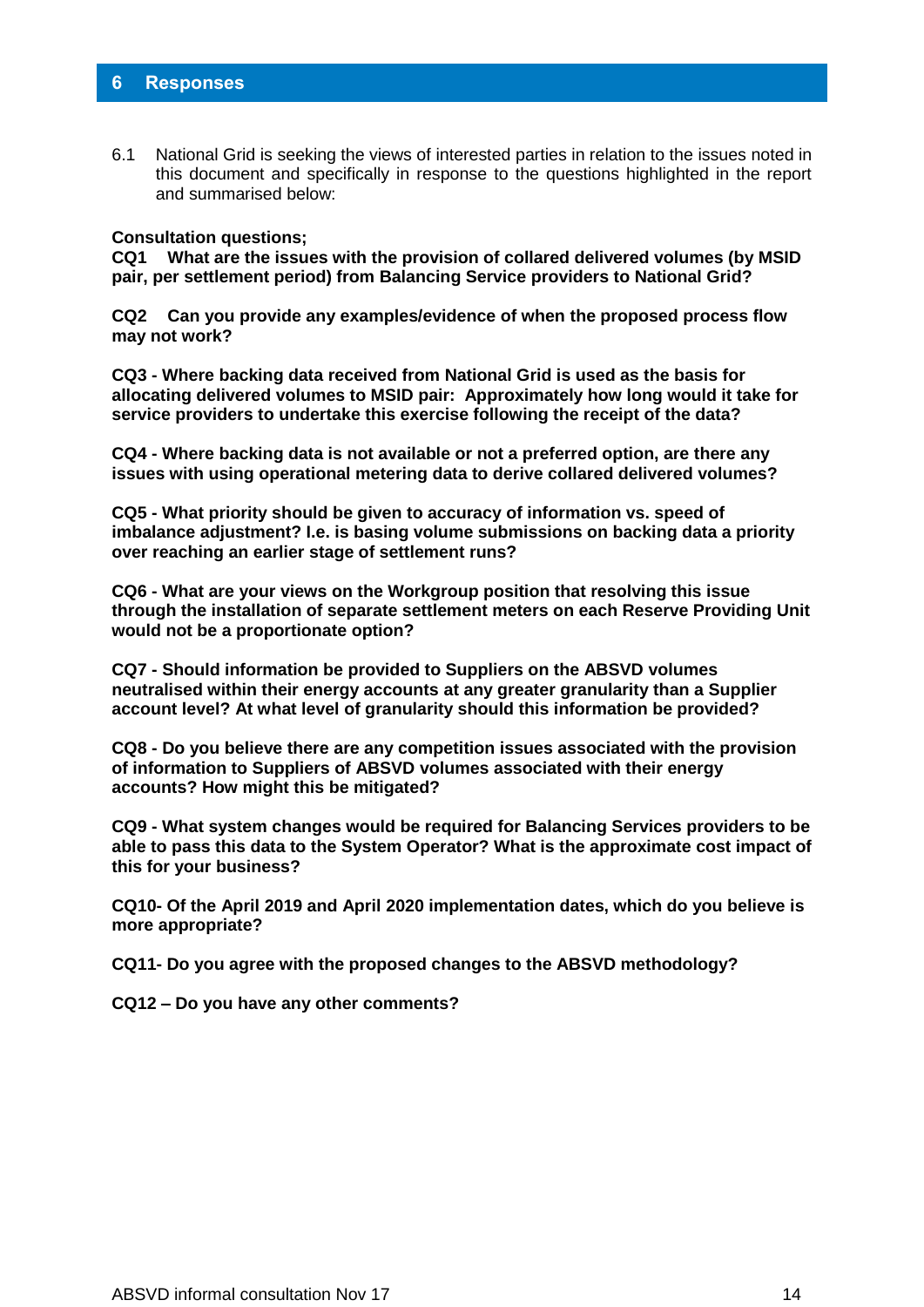- 6.2 Please send your response using the response proforma which can be found as<br>Annex C on the National Grid website via the following link: Annex C on the National Grid website via the following link: [https://www.nationalgrid.com/uk/electricity/market-and-operational-data/transmission](https://www.nationalgrid.com/uk/electricity/market-and-operational-data/transmission-licence-c16-statements-and-consultations)[licence-c16-statements-and-consultations](https://www.nationalgrid.com/uk/electricity/market-and-operational-data/transmission-licence-c16-statements-and-consultations)
- 6.3 Views are invited upon the proposals outlined in this report, which should be received by **5pm** on **Friday 15th December 2017.** Your formal responses may be emailed to: [BalancingServices@nationalgrid.com](mailto:BalancingServices@nationalgrid.com)
- 6.4 If you wish to submit a confidential response, please note that information provided in response to this consultation will be published on National Grid's website unless the response is clearly marked "Private & Confidential", we will contact you to establish the extent of the confidentiality.
- 6.5 Please note an automatic confidentiality disclaimer generated by your IT System will not in itself, mean that your response is treated as if it had been marked "Private and Confidential".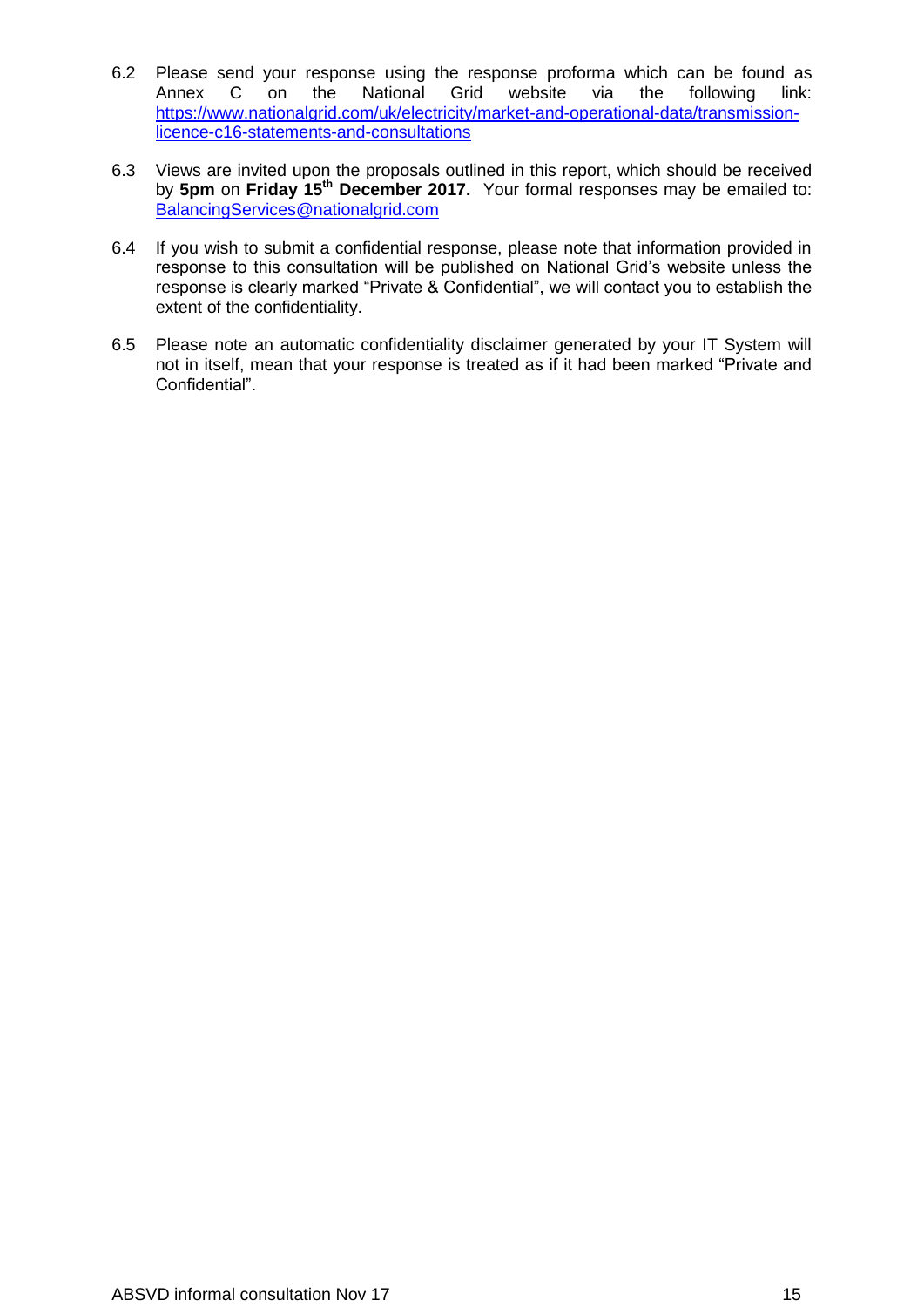- <span id="page-15-0"></span>A – Attended
- X Absent
- O Alternate
- D Dial-in

| <b>Name</b>            | Organisation         | <b>Role</b>      | 13 Sept                 | 26 Sept                 | <b>13 Oct</b>           |
|------------------------|----------------------|------------------|-------------------------|-------------------------|-------------------------|
|                        |                      |                  | 2017                    | 2017                    | 2017                    |
| Adelle Wainwright      | <b>National Grid</b> | Chair            | A                       | A                       | A                       |
| Simon Lord             | Engie                | Workgroup member | $\overline{\mathsf{x}}$ | $\overline{A}$          | $\overline{A}$          |
| <b>Andrew Rimmer</b>   | Engie                | Alternate        | O                       | X                       | X                       |
| <b>Marcelo Torres</b>  | Ofgem                | Workgroup member | A                       | A                       | A                       |
| <b>Matthew Tucker</b>  | <b>Welsh Power</b>   | Workgroup member | $\overline{\mathsf{x}}$ | $\overline{A}$          | $\overline{A}$          |
| Ryan Goddard           | <b>Welsh Power</b>   | Alternate        | O                       | X                       | X                       |
| <b>Nick Sillito</b>    | Peak Gen Power       | Workgroup member | X                       | $\overline{\mathsf{x}}$ | A                       |
| <b>Claire Kerr</b>     | Elexon               | Workgroup member | $\overline{\mathsf{D}}$ | $\overline{A}$          | $\overline{A}$          |
| <b>Colin Berry</b>     | Elexon               | Workgroup member | A                       | A                       | A                       |
| <b>Lisa Waters</b>     | Waters Wye           | Workgroup member | A                       | A                       | A                       |
| <b>Rick Parfett</b>    | <b>ADE</b>           | Workgroup member | A                       | A                       | $\overline{\mathsf{X}}$ |
| <b>Andy Colley</b>     | <b>SSE</b>           | Workgroup member | X                       | X                       | D                       |
| <b>Kate Garth</b>      | Npower               | Workgroup member | $\overline{\mathsf{D}}$ | $\overline{\mathsf{x}}$ | X                       |
| James Anderson         | <b>SP</b>            | Workgroup member | A                       | X                       | A                       |
| <b>Bill Reed</b>       | <b>RWE</b>           | Workgroup member | A                       | A                       | $\overline{A}$          |
| <b>Esther Sutton</b>   | Uniper               | Workgroup member | D                       | X                       | A                       |
| Saskia Barker          | Flexitricity         | Workgroup member | D                       | $\overline{\mathsf{x}}$ | A                       |
| <b>Chris Granby</b>    | <b>Infinis</b>       | Workgroup member | X                       | A                       | X                       |
| <b>Tariq Hakeem</b>    | <b>National Grid</b> | NG rep           | A                       | $\overline{A}$          | $\overline{\mathsf{X}}$ |
| <b>Haarith Dhorat</b>  | <b>National Grid</b> | NG rep           | D                       | $\overline{\mathsf{X}}$ | $\overline{D}$          |
| <b>Adam Sims</b>       | <b>National Grid</b> | NG rep           | D                       | X                       | X                       |
| Chris Fox              | <b>National Grid</b> | NG rep           | A                       | $\overline{\mathsf{x}}$ | $\overline{\mathsf{x}}$ |
| <b>Greg Heavens</b>    | <b>National Grid</b> | NG rep           | $\overline{\mathsf{X}}$ | X                       | A                       |
| Muslim Jagani          | <b>National Grid</b> | NG rep           | A                       | A                       | A                       |
| Rituraj Saikia         | <b>National Grid</b> | NG rep           | A                       | $\overline{\mathsf{x}}$ | A                       |
| <b>Matthew Hopkins</b> | <b>National Grid</b> | NG rep           | X                       | A                       | X                       |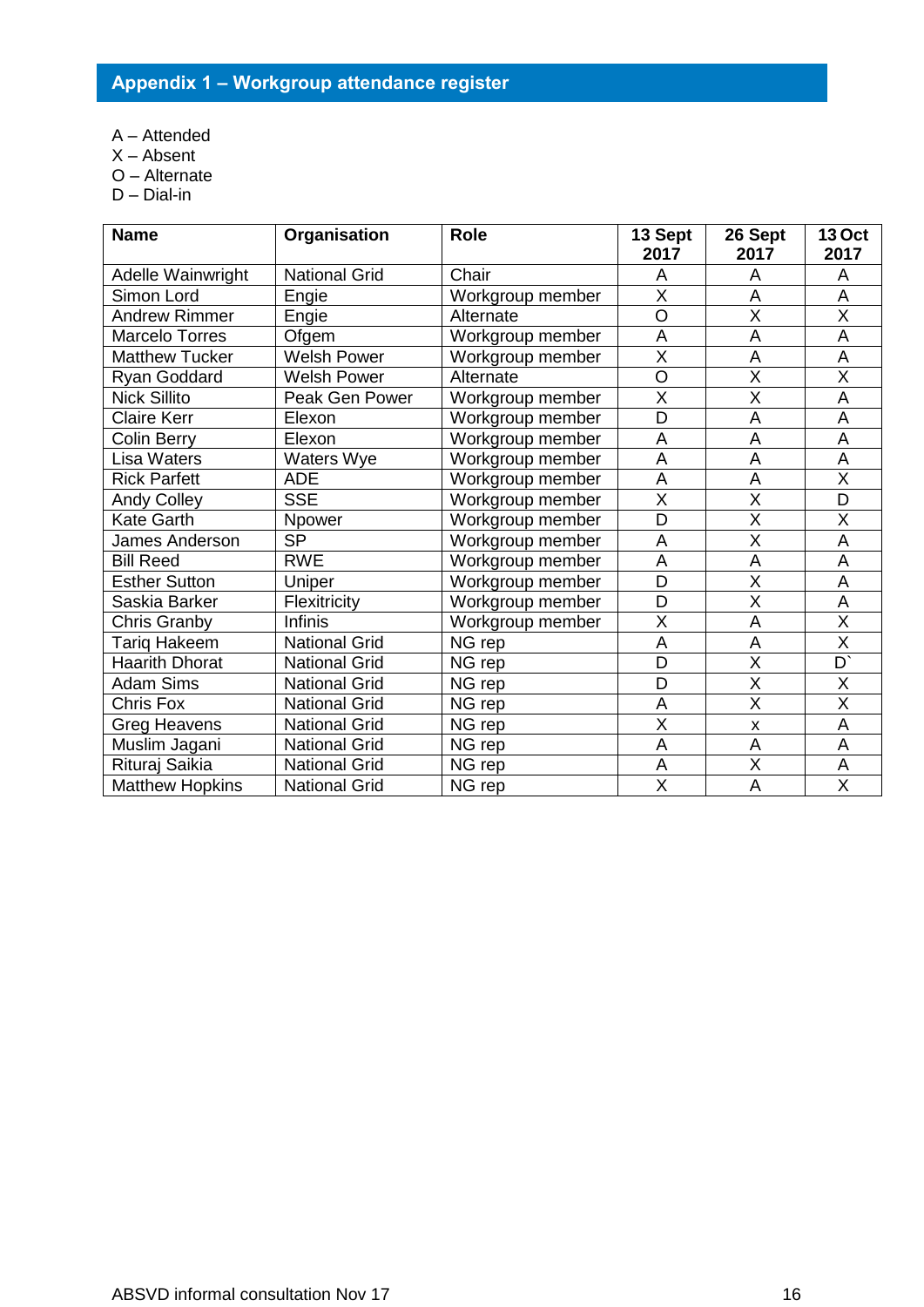#### <span id="page-16-0"></span>**Appendix 2 – Terms of Reference ABSVD workgroup**

This is the terms of reference agreed by the first meeting of the C16 ABSVD Workgroup. Changes were made to subsequent consultation dates to align with P354 timelines.

## **C16 ABSVD Workgroup TERMS OF REFERENCE**

#### **1 Governance**

- 1. The C16 ABSVD Workgroup was established by National Grid as an ad-hoc Workgroup to discuss the implementation of P354 into National Grid's systems and processes, including the update of the ABSVD methodology.
- 2. This is an "informal" Workgroup and does not form part of a formal governance process. Any proposed changes made to the ABSVD as part of this workgroup would only be made as part of the formal C16 annual update process.

#### **2 Scope**

- 3. The Workgroup shall consider and report on the following questions:
	- Proposed changes to the ABSVD methodology required to enable imbalance adjustment to be performed for all types of balancing service providers (including flexibility providers) outside the BM.
	- What different types of metering configurations exist at the moment, and how is metering data available and delivered for confirming service delivery?
	- What is the ideal metering standard of accuracy for measurement of delivery of ancillary services?
		- o What do current contracts require including the capacity mechanism?
		- o What is the ideal standard of accuracy?
		- o Are there any other solutions that whilst not ideal would be sufficient?
	- What is the ideal level of metering? Is this at the boundary, MPAN or sub-site level?
	- What are the different financial and process implications of implementing these differing solutions?
		- o What are the differing costs across industry for each of these solutions?
		- o What would the process implications be in terms of data transfer (timing, systems etc.)
		- o In what timescales do National Grid and Elexon require metering data for settlement?
		- o Who should be responsible for providing this information?
	- What are the dependencies and interactions with other ongoing work, i.e. product strategy, systems updates, other modifications?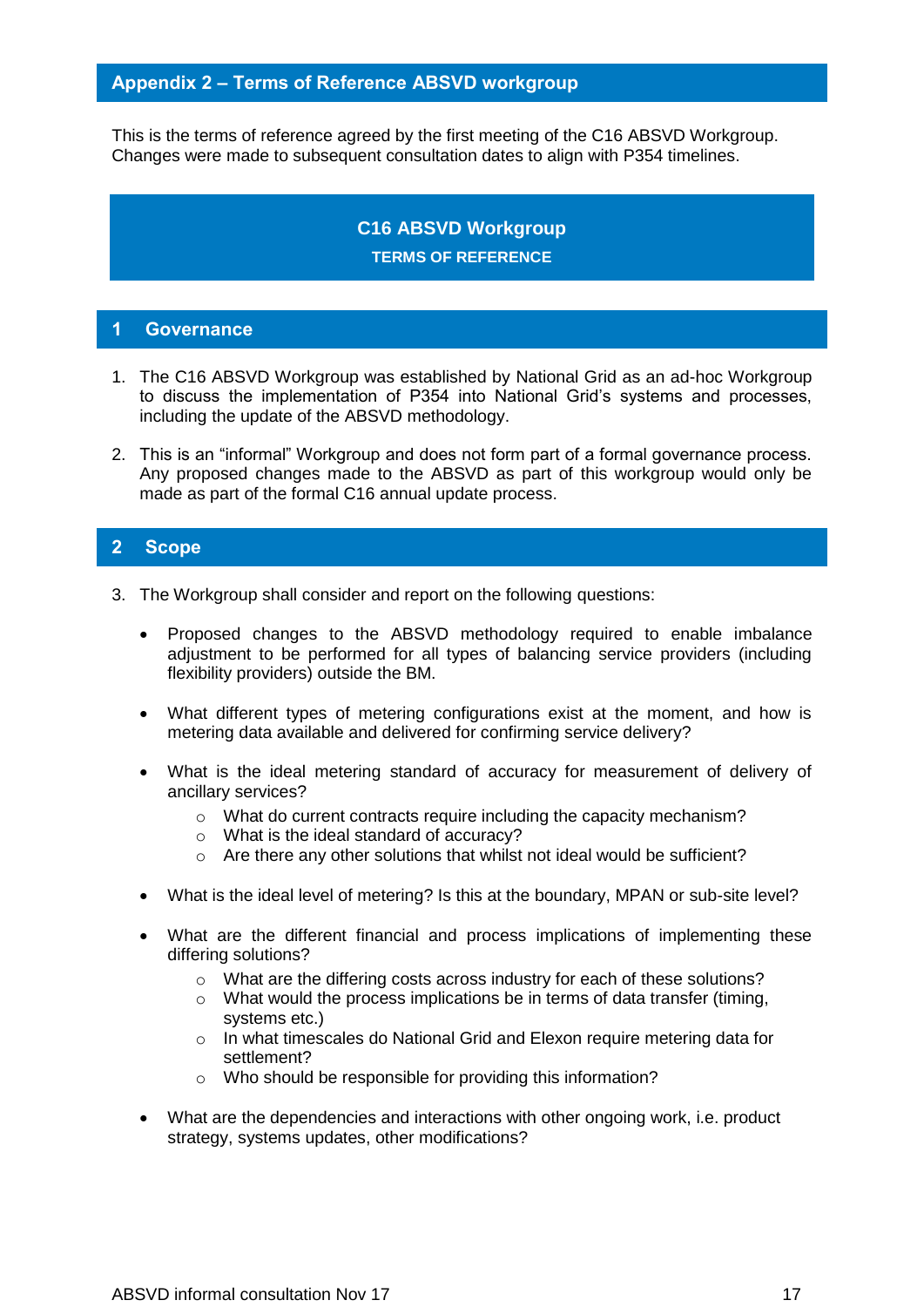- How do we change the ABSVD to ensure it is aligned with European Codes (including Article 49 Balancing Guideline imbalance adjustment for all Article 53 of TSOG)?
- What changes are required to the contractual framework and how will these be implemented?
- 4. The scope of the Workgroup shall not include:
	- Discussion on the merits of performing imbalance adjustment for all.
	- Discussion on the P354 text itself as this forms part of the BSC modification process.

#### **3 Responsibilities of the Workgroup**

- 5. Each member shall confirm that they will be available to attend Workgroup meetings and to carry out work to be undertaken outside meetings as necessary including reviewing any documentation produced by or on behalf of the Workgroup.
- 6. Workgroup members shall inform the secretary if they do not wish to continue as a member of the Workgroup.

#### **4 Workgroup meetings**

- 7. Workgroup membership is open to all interested Industry parties.
- 8. NGET will appoint a Chair and will also handle administrative arrangements such as venue, agenda, and recording actions and meeting notes.
- 9. The frequency of Workgroup meetings shall be defined as necessary by the Workgroup Chair to meet the scope and objectives of the work being undertaken at that time and to achieve the timetable set by the Chair.
- 10. The Workgroup will meet in person, but may decide to hold meetings by teleconference with agreement of the Chair and a majority of the membership.
- 11. An agenda and any supporting material for the meeting will be issued to Workgroup members as required to allow Workgroup members to consider these items prior to the meeting.
- 12. Actions from the Workgroup meetings will be circulated to the members [day agreed at the end of the meeting] after the meeting to ensure sufficient time is provided for completing the actions.

#### **5 Deliverables**

13. The Workgroup will produce the following two outputs for an informal consultation:

- Draft proposed changes to the ABSVD methodology
- Implementation options paper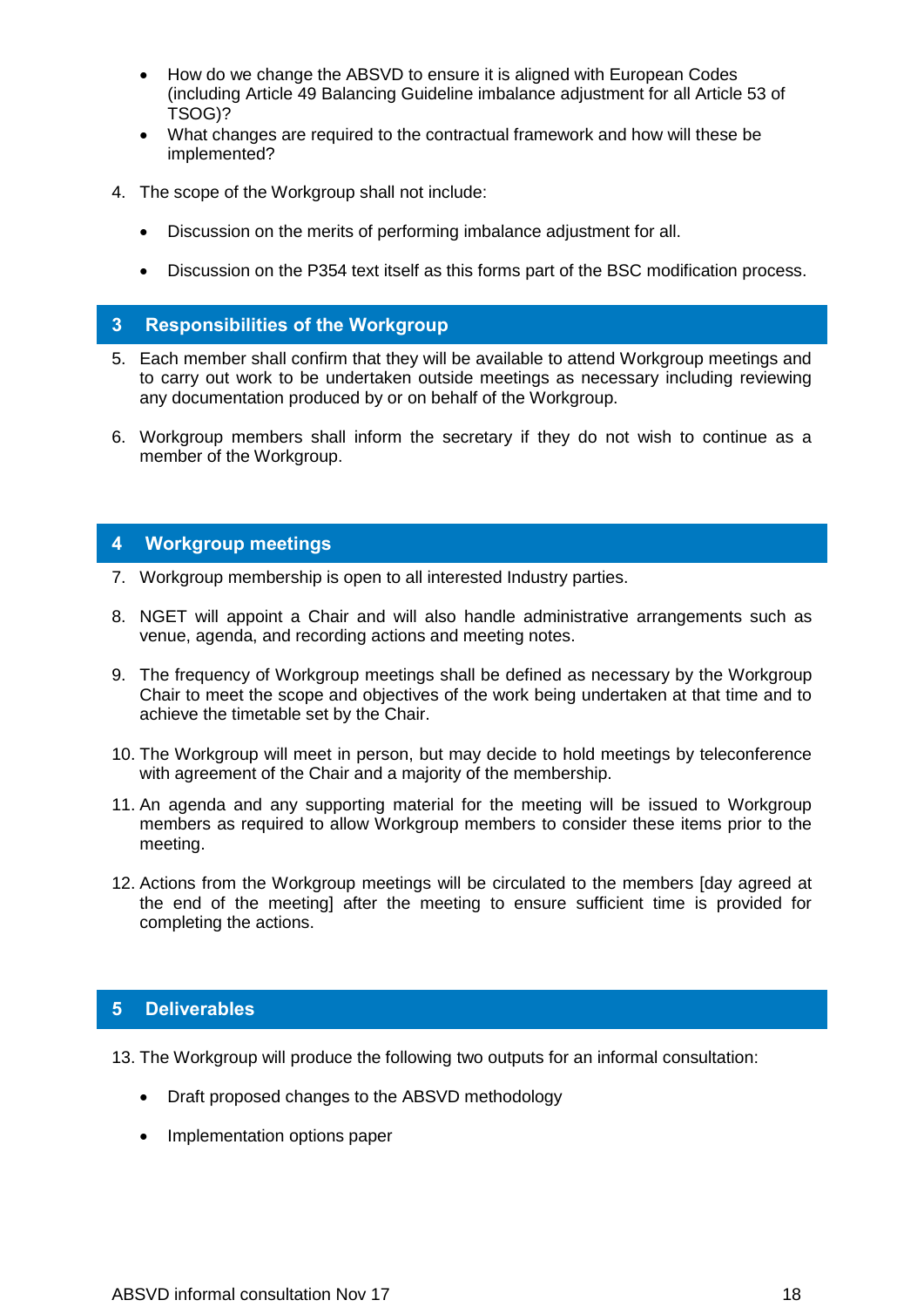## **6 Timescales**

14. This Workgroup will hold a first meeting  $8<sup>th</sup>$  September 2017. Three meetings will be held prior to the informal consultation being issued on 16<sup>th</sup> November 2017.